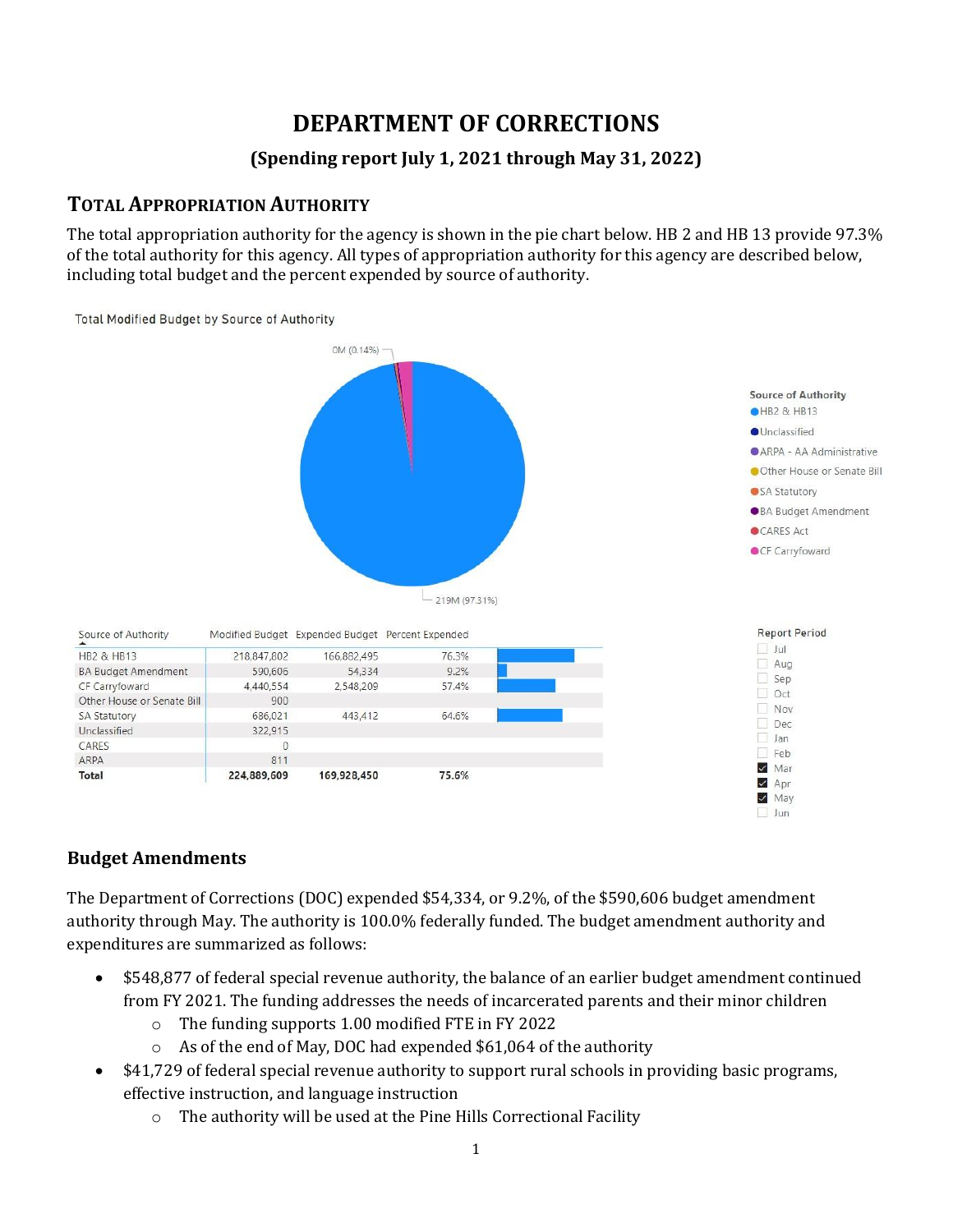- $\circ$  The total authority consists of \$19,626 of authority that was continued from FY 2021 and \$22,103 of new authority in FY 2022
- o DOC has expended \$621 of this authority in FY 2022
- (\$7,351) of accounting adjustments offset the budget amendment expenditures

#### **Carryforward**

DOC has \$4.4 million of carryforward authority in FY 2022, which is derived from 30.0% of the qualifying unexpended balance of FY 2021 appropriations. The authority is funded 100.0% from the general fund and is allocated to operating expenses. Through May, the agency expended \$2.5 million of the authority in the Central Services Division on fixed costs, principally insurance and bonds costs. According to DOC, these expenses may be reallocated in the fiscal year closing actions.

#### **Other Bills**

The department has \$900 of general fund authority provided through non-HB 2 legislation in FY 2022. The authority funds the actions of HB 658, which provides guidelines for mental health appraisals for inmates in restrictive housing. The funds will be used to provide an additional camera in the restrictive housing unit at the Montana State Prison. DOC has not allocated costs to this authority.

#### *COVID-19 Authority*

The following chart is provided to allow the legislature to examine the funding that is available to the agency for COVID-19 impacts.



COVID Established Budget, COVID Continuing Budget. and COVID Expenditures by Fiscal Year

● COVID Established Budget ● COVID Budget Cont. ● COVID Expenditures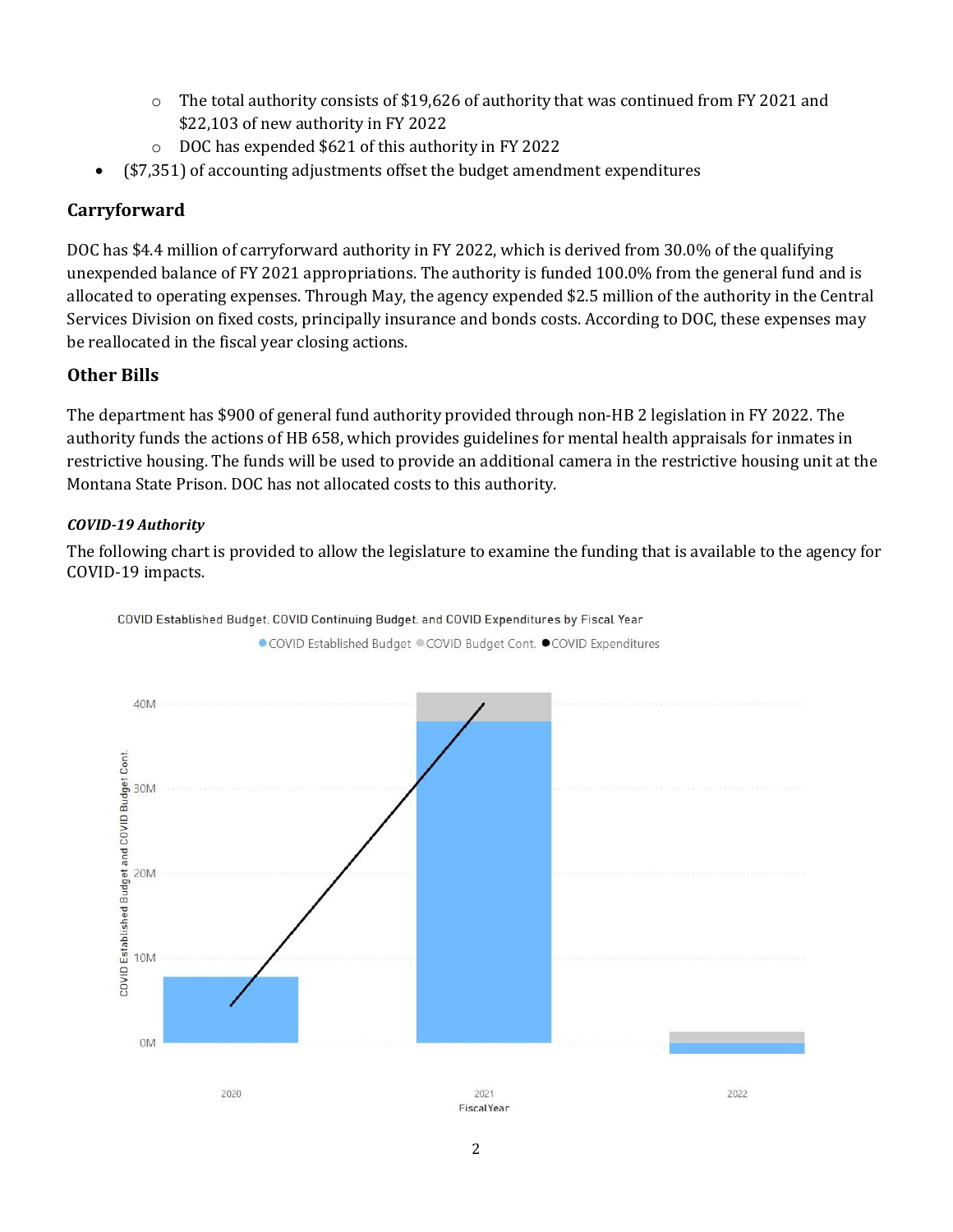DOC continued \$1.3 million of CARES I funding into FY 2022, but the allocation was initially provided to the Board of Crime Control (BOCC). When BOCC was transferred to the Department of Justice, the CARES I allocation followed. In FY 2022, DOC was allocated \$811 of ARPA funding through elementary & secondary schools' emergency relief funds. The grant is provided through the Office of Public Instruction. The agency has not allocated any costs to this authority.

## **Statutory Appropriations**

Through May of FY 2022, the department expended \$443,412, or 64.6%, of the \$686,021 in statutory appropriation authority supporting inmate priorities at the Pine Hills Correctional Facility and the state prisons, as provided in 53-1-109, MCA. The appropriation is funded from the inmate welfare account, which receives revenues from the following sources:

- Net proceeds from Pine Hills Correctional Facility resident and state prison inmate canteen purchases and resident or inmate telephone use
- Cash proceeds from the disposition of confiscated contraband
- Any public money held for the needs of residents or inmates and their families and not otherwise allocated

DOC determines the amount of the statutory appropriation based on prior spending trends and/or specific budget needs developed at the agency. Spending from the account is allocated in the proportional amount of funds (proceeds) that each facility contributed, and uses are determined through consultation with residents and inmates. In FY 2022, DOC allocated the appropriation as 6.1% personal services (inmate pay) and 93.9% operating expenses. Through May, \$35,663 has been expended on inmate pay and \$407,779 on operating expenses. Some of the major operating expenses include:

- Subscriptions, 25.3% (of operating expenses)
- Athletic and recreational expenses, 20.6%
- Shop supplies, tools, and minor equipment, 8.6%

## **Unclassified**

Per 39-71-403(1)(b)(iv), MCA, when workers' compensation premiums are lower than the previous year, state agencies shall reduce personal services appropriations by the amount of the premium reduction. To track the changes in appropriation authority, total appropriations are not reduced, instead the Governor's Office of Budget and Program Planning (OBPP) requires state agencies to:

- Reduce HB 2, statutory, and proprietary appropriations
- Create a separate offsetting entry on the financial statements in the same amount using an identifying number for workers' compensation entries (shown in the Total Authority figure above as "Unclassified")

The offsetting entries are identified as "frozen" appropriations, which means the appropriations will not be spent unless authorized by OBPP. Total DOC personal services budgets were reduced by \$322,915 (\$305,476 reduction in HB 2 and \$17,439 reduction in the enterprise program) and have an offsetting unclassified appropriation of a like amount.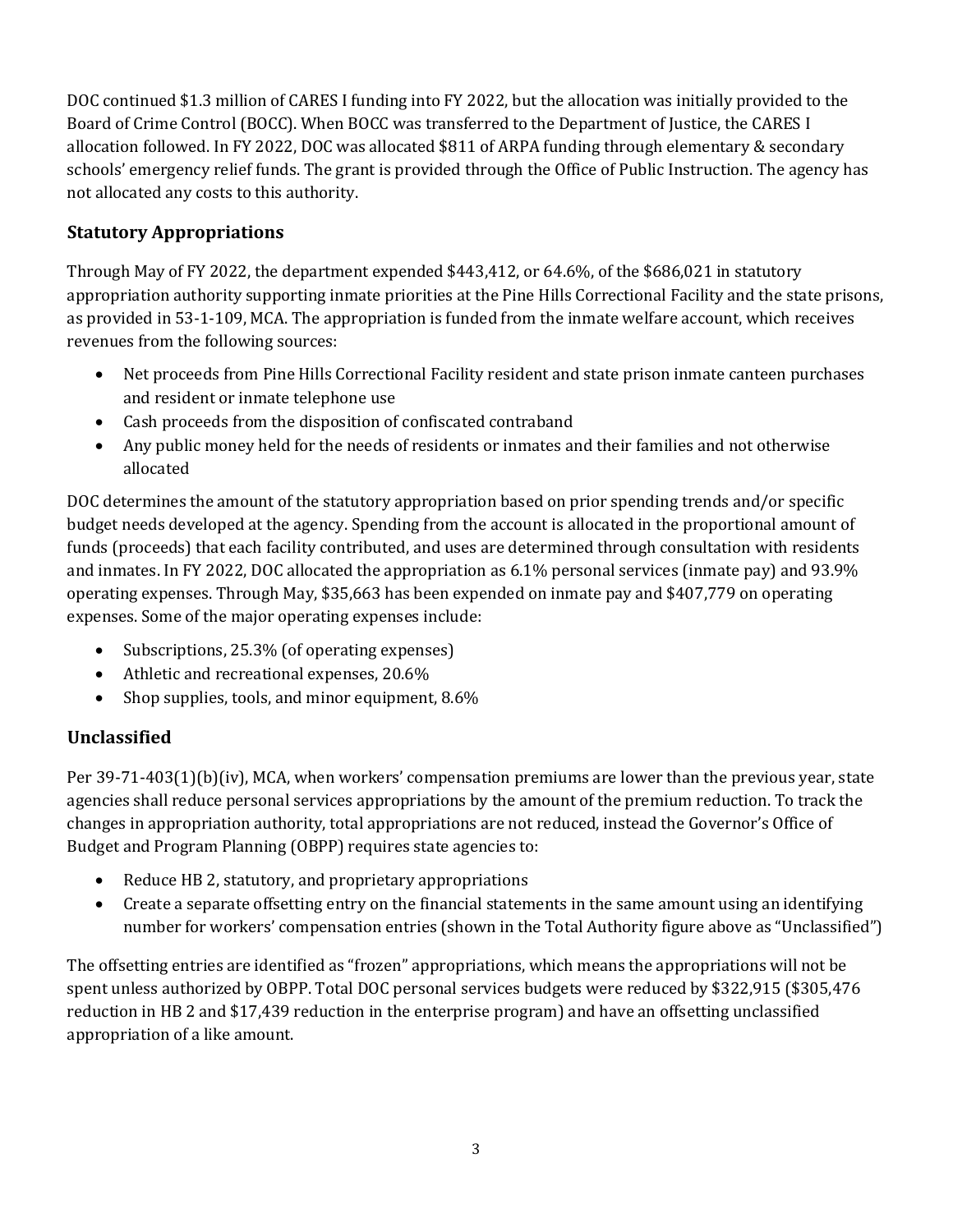### **Non-Budgeted Proprietary Funding**

Not included in the total authority figure, DOC has \$18.5 million in off-budget proprietary authority. During the DOC reorganization, the agency moved the Montana Correctional Enterprises, previously managed as a separate division, to a program within the new Rehabilitation and Programs Division. DOC continues to provide the same enterprise programs at the Montana State Prison (Deer Lodge) and Montana Women's Prison (Billings), which includes license plate manufacturing, motor vehicle shop, wood shop, state ranch, tailor shop, and canine training.

In May, the proprietary program requested and received a budget modification adding \$210,000 to the budget which consisted of \$10,000 in personal services and \$200,000 in operating expenses. Through the end of May, expenditures were \$11.1 million, or 60.1%, of the total authority. Major allocations of the authority are 27.5% in personal services (including inmate pay) and 61.1% in operating expenses. The program has expended 50.2% of the personal services budget and 73.5% of the operating expenses budget.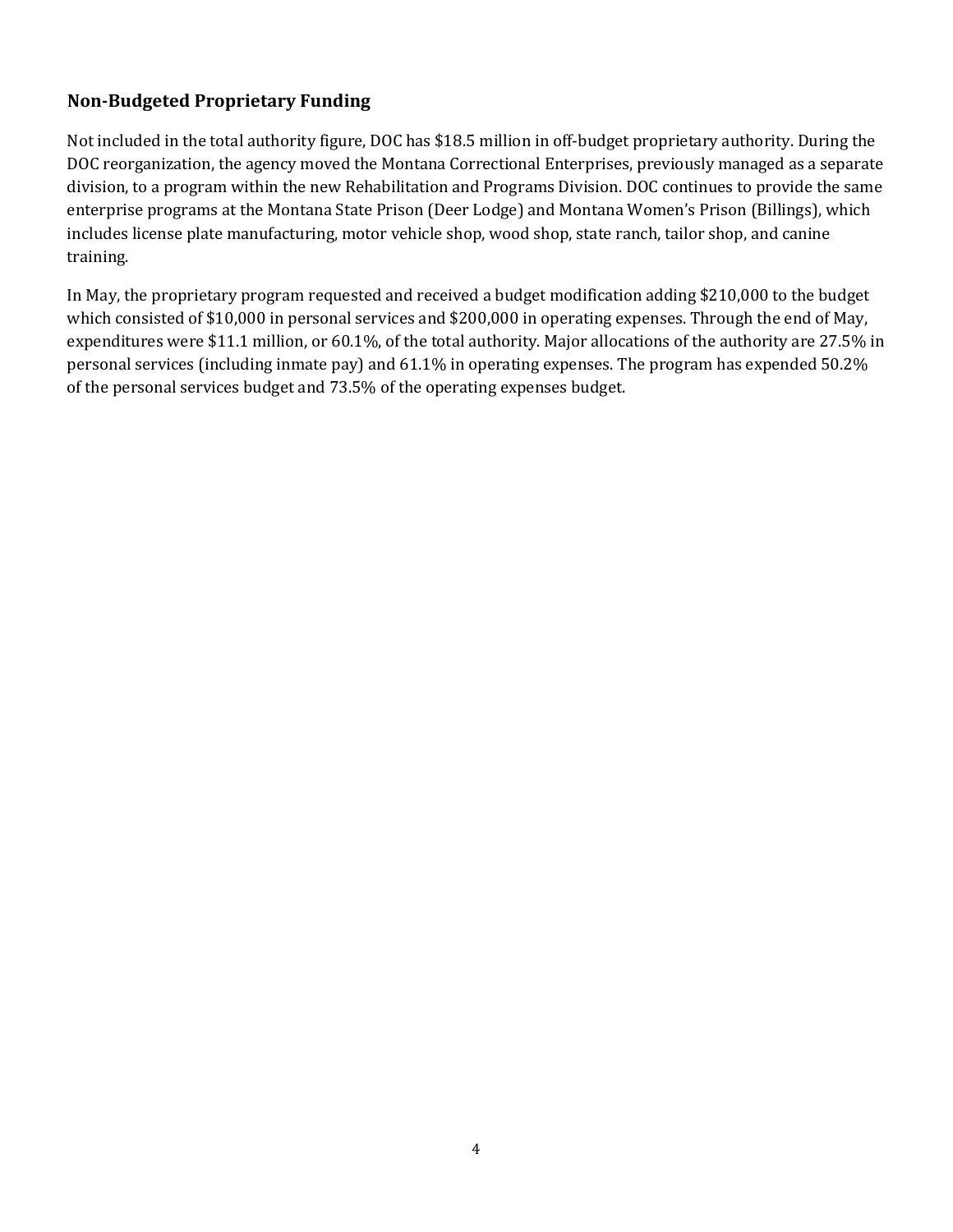# **HB 2 BUDGET MODIFICATIONS**

Due to the major reorganization of DOC, we will not be providing the HB 2 budget modifications in this report. Instead, we have provided a high-level summary of the changes that occurred within the HB 2 budget during the DOC reorganization.

DOC reorganized their agency operations, and all accounting for the changes were finalized in mid-May. The following chart shows how the FY 2022 budget was moved from the old program structure to the new structure, as demonstrated in the color coding.



Note, the difference in the FY 2022 budget totals, shown at the top of the bars in the figure above, is related to the reduction in workers' compensation costs in FY 2022.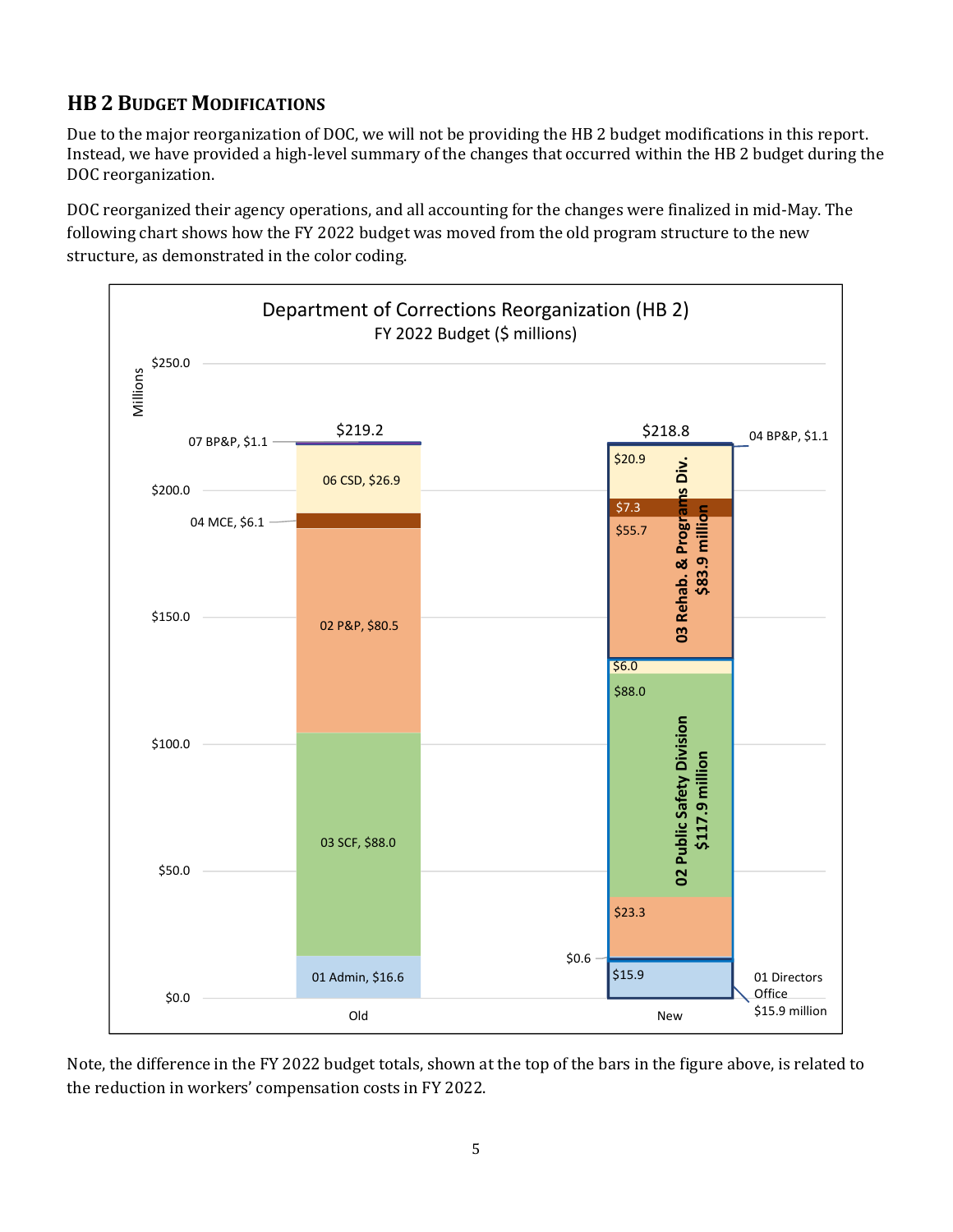Structurally, DOC changed from a six-division agency to a four-division agency. A comparison of the DOC old and new programs is as follows:

| Department of Corrections Reorganization - HB 2 Budgets |                  |                                           |                |
|---------------------------------------------------------|------------------|-------------------------------------------|----------------|
| Program or Division-Old Structure                       | $FY$ 2022 Budget | Program or Division-New Structure         | FY 2022 Budget |
| 101 ADMINISTRATIVE SUPPORT SRVCS                        |                  | \$16,647,321 01 DIRECTOR'S OFFICE CSD     | \$15,942,306   |
| 02 PROBATION & PAROLE DIVISION                          |                  | 80,503,506 02 PUBLIC SAFETY               | 117,935,213    |
| <b>103 SECURE CUSTODY FACILITIES</b>                    |                  | 87,981,720 03 REHABILITATION AND PROGRAMS | 83,867,026     |
| 104 MONT CORRECTIONAL ENTERPRISES                       |                  | 6,061,535 04 BOARD OF PARDONS AND PAROLE  | 1,103,257      |
| 106 CLINICAL SERVICES DIVISION                          | 26,855,939       |                                           |                |
| 107 BOARD OF PARDONS & PAROLE                           | 1,103,257        |                                           |                |
| Agency Total                                            | \$219,153,278    |                                           | \$218,847,802  |

Primary programmatic funding changes consist of the following:

- The 01 Director's Office Division consists of most of the previous 01 Administrative Support Services Division
- The new 02 Public Safety Division (PSD) consists of all of the previous 03 Secure Custody Facilities Division and also includes:
	- $\circ$  Probation and parole functions (previously managed in the 02 Probation and Parole Division)
	- o A small portion of the previous 01 Administrative Support Services functions
	- o A small portion of the previous 06 Clinical Services Division functions
- The 03 Rehabilitation and Programs Division (RPD) consists of the remainder of the previous 02 Probation and Parole Division and also includes:
	- o The previous 04 Montana Correctional Enterprises Division
	- o The remaining functions of the 06 Clinical Services Division
	- o The new RPD includes funding for all community correctional services
- The 04 Board of Pardons & Parole continues with the same structure as the previous 07 Board of Pardons & Parole

Note, this comparison is a high-level presentation of the change and may not fully capture smaller changes between the old and new programs.

In addition to the reorganization, since the March quarterly report DOC made the following modifications to their HB 2 budget:

- Movement of \$489,573 from benefits and claims into operating expenses made within the reorganization
	- $\circ$  This change corrects an accounting inaccuracy related to the placement of youth in outside facilities, which is more accurately accounted for as an operating expense
	- $\circ$  This change is now made permanent, eliminating the need to request budget changes in the future
- Reductions of \$298,690 in HB 2 personal services budgets from the lower than expected costs of workers' compensation, funded 99.8% through general fund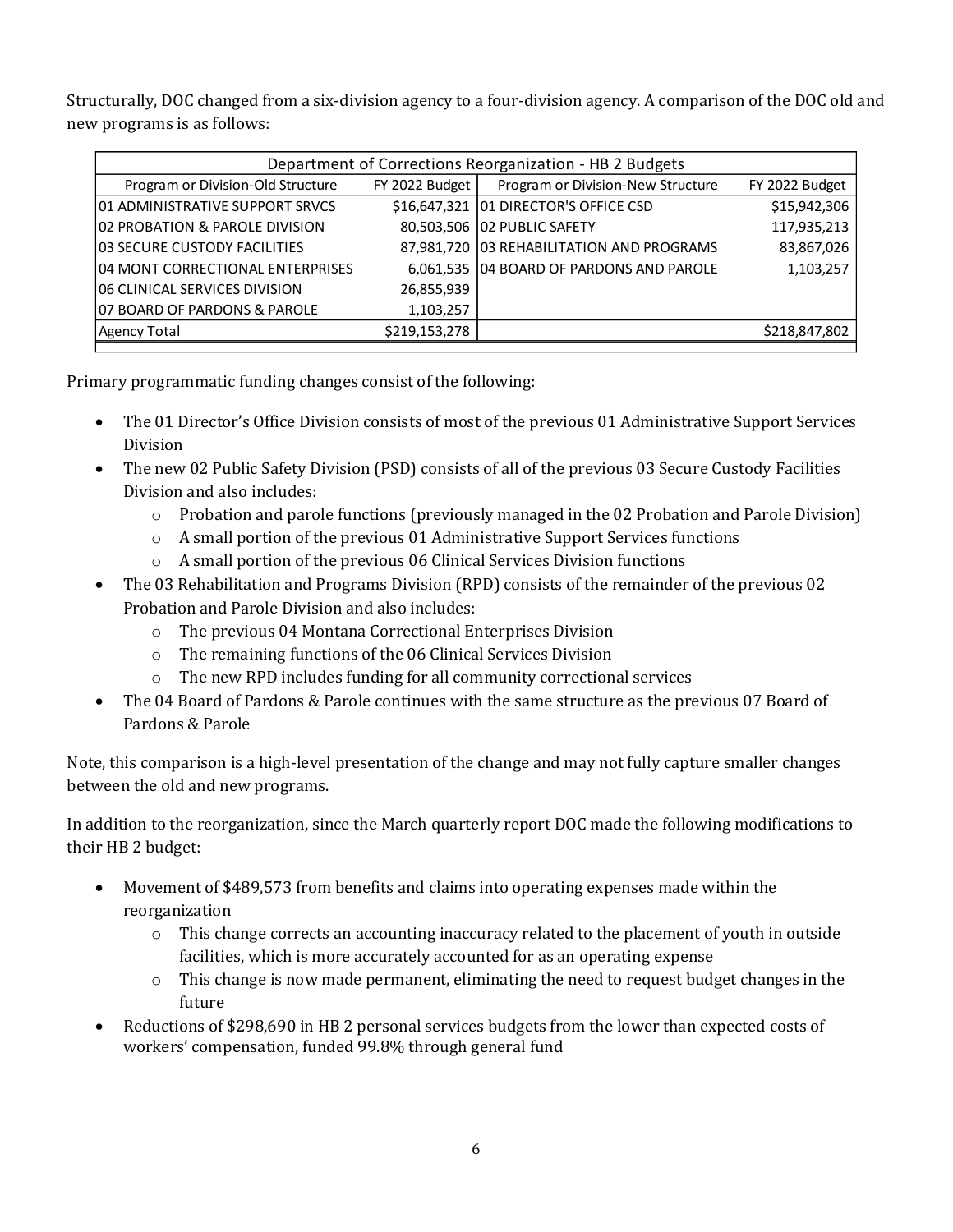# **HB 2 APPROPRIATION AUTHORITY**

The following chart shows the appropriated budget for the agency compared to expenditures through May 31, 2022.



Through May, DOC expended \$166.9 million, or 76.3%, of the modified HB 2 budget. The figure at the top of this page explains the HB 2 funding. The DOC HB 2 budget is principally funded, 96.9%, with general fund and the spending was 97.1% general fund.

Expenditures are 76.3% of the modified budget, lower than the five-year annual average of 80.3%, but are higher than the same period in FY 2021, 75.7% of the budget. Changes from the historic averages are seen in the personal services budget where the historic average has been 82.2% of the budget and the FY 2021 expenditures of \$69.9 million were 79.2% of the budget. A portion of the nominal reduction in personal services spending when compared to FY 2021 is explained by the transfer of 17.00 FTE to the Department of Justice (Board of Crime Control). For more information, see the Personal Services section below.

Through May, the department's expenditures are weighted to operating expenses, accounting for 58.0% of total HB 2 expenditures. In operating expenses, the department expended \$96.8 million. Operational costs are now centered in the newly created Public Safety and Rehabilitation and Programs divisions, accounting for 93.9% of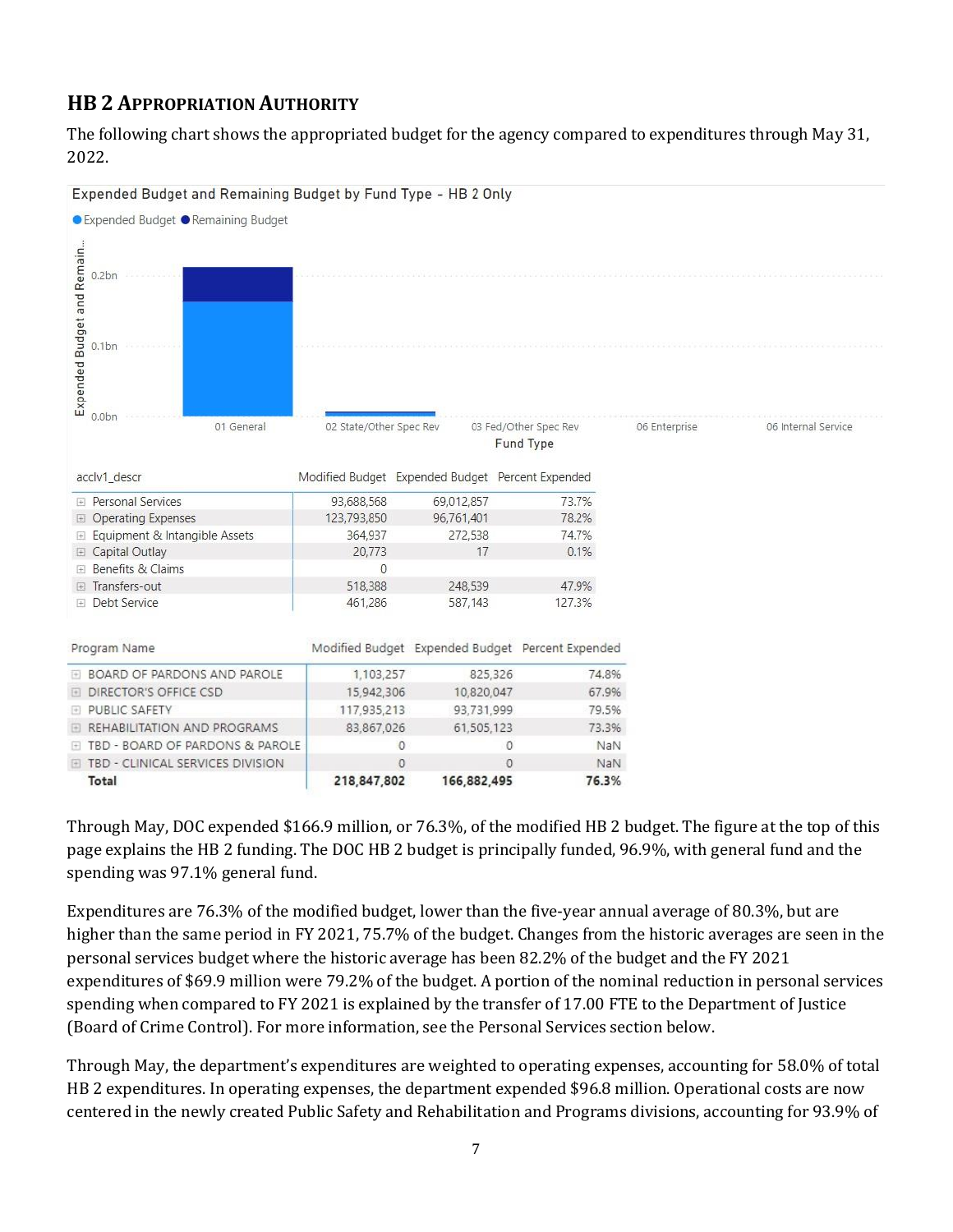total expenditures. In these two divisions, the cost of housing (board & room) was \$60.3 million or 65.3% of the operating expenses in the divisions. Housing costs are also the largest single operating expense cost in DOC, accounting for 62.3% of total agency operating expenses and providing housing at county jails, regional prisons, private prison treatment facilities, and pre-release centers. The next highest cost in the divisions is medical services costs. Under the reorganization, medical services costs are now within the two divisions and account for 5.1% of operating expenses in the two programs and 4.9% of total operating expenses.

HB 2 (2021 Legislative Session) included six line-items, as detailed in earlier quarterly reports. The FY 2022 line-item appropriations and associated spending allocated to the items to date include:

- \$1.6 million Director's Office Contingency, Restricted \$0 expended
- \$75,000 Evidence Based Practices \$216 expended
- \$6.4 million Jail Holds \$5.0 expended
- \$509,164 Nonprofit Provider Per Diem, Restricted \$0 expended
- \$304,229 For Profit Per Diem, Restricted \$0 expended
- \$67,903 Regional Prison Per Diem Increase, Restricted \$0 expended

#### **Personal Services**

The following chart shows the filled and vacant FTE within the agency as of May 1, 2022.



In FY 2022, the DOC is budgeted for 1,282.17 FTE. Of the total FTE, DOC had 182.50 positions vacant as of May 1, 2022, an increase of 25.50 vacancies since the March report. The vacancies represent a vacancy rate of 14.2%. Of the total vacancies, 147.00, or 80.5% were in the new Public Safety Division.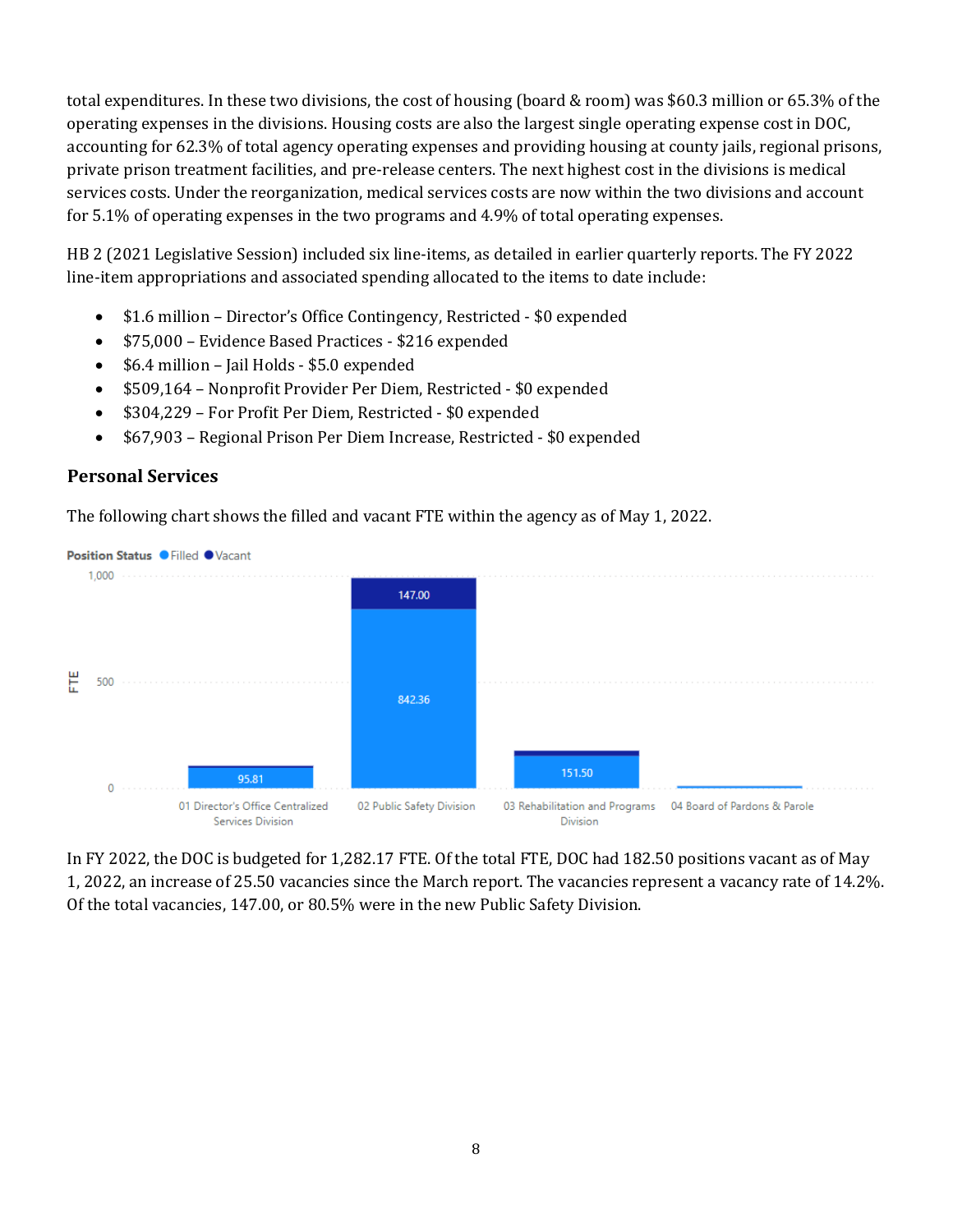

The figure above shows the full array of correctional officers in the Public Safety Division. This figure represents 477.00 FTE, or 65.3%, of the division's 730.36 budgeted FTE, and is 54.8% of the agency vacancies. Through the end of April, DOC realized (as a preliminary estimate) approximately \$2.2 million of vacancy savings through the vacancies of correctional officers, which is approximately 75.9% of the total agency vacancy savings of \$2.9 million. The realized vacancy savings in the Public Safety Division was offset by \$2.4 million in overtime costs through the end of May.

In March, DOC reached an agreement with the prison staffs' union to provide \$2/hr. pay raises to all correctional officers. In FY 2022, the pay raises are not expected to increase personal services costs beyond the budgeted amount. In FY 2023 and going forward, the increase in pay, assuming full employment, is expected to cost \$2.0 million per year.

### **Next Steps for Personal Services Reporting**

As mentioned in the March report, the LFD will begin the process of a more comprehensive look at personal services this summer. The LFD will compare two executive "snapshots" -- July 2020 and July 2022. The analysis will identify adjustments adopted by the legislature in 2021 and modifications made by the agencies, within the confines of budget law.

The September Quarterly Financial Report will provide the complete comparison from July 2020 to July 2022. Ultimately, the analysis will result in a description of all the components that will be part of the executive's decision package one (DP 1) 2025 biennium budget request. This work will prepare legislators for budget deliberations in the 2023 session. For a review of how DP 1 works and snapshot components, please read this [short brochure](https://montana.maps.arcgis.com/apps/Cascade/index.html?appid=23095fcf15754f4fb38b63c58a884b97) from 2019.